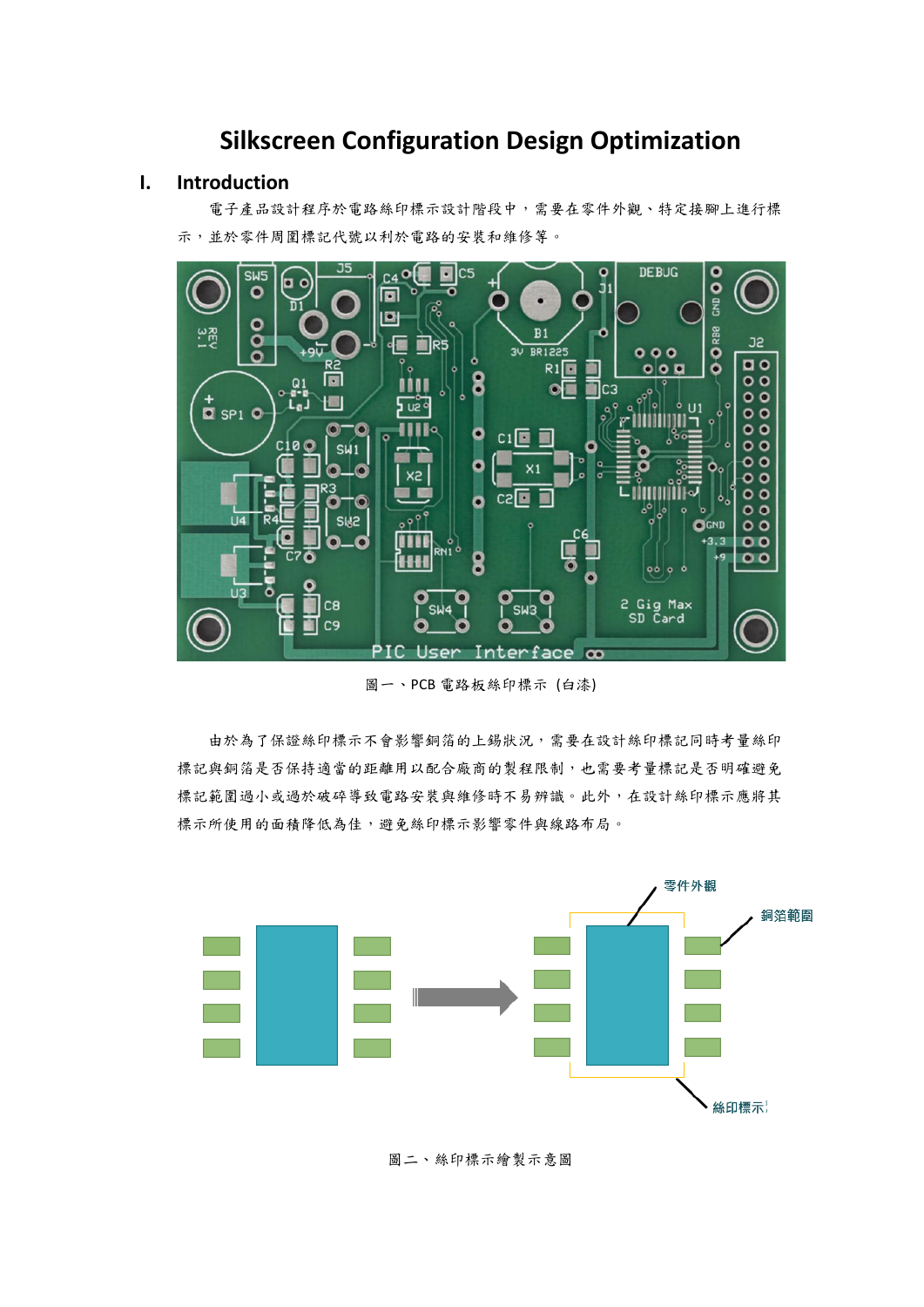## **II. Problem Description**

 輸入提供零件外觀、銅箔範圍、絲印標示最短長度限制、絲印標示與零件外觀之限制 距離以及絲印標示與銅箔範圍之限制距離。



程式需繪製其零件之絲印標示,其中該絲印標示之座標極限值 $(x_{max}$   $y_{max}$   $x_{min}$   $y_{min})$ 所構成之矩形範圍需覆蓋其零件外觀,同時該絲印標示中單一連續線段之長度、絲印標示 與零件外觀之最短距離值與絲印標示與銅箔範圍之最短距離值皆不得小於輸入限制。



圖五、絲印標示之座標極限值所構成之矩形示意圖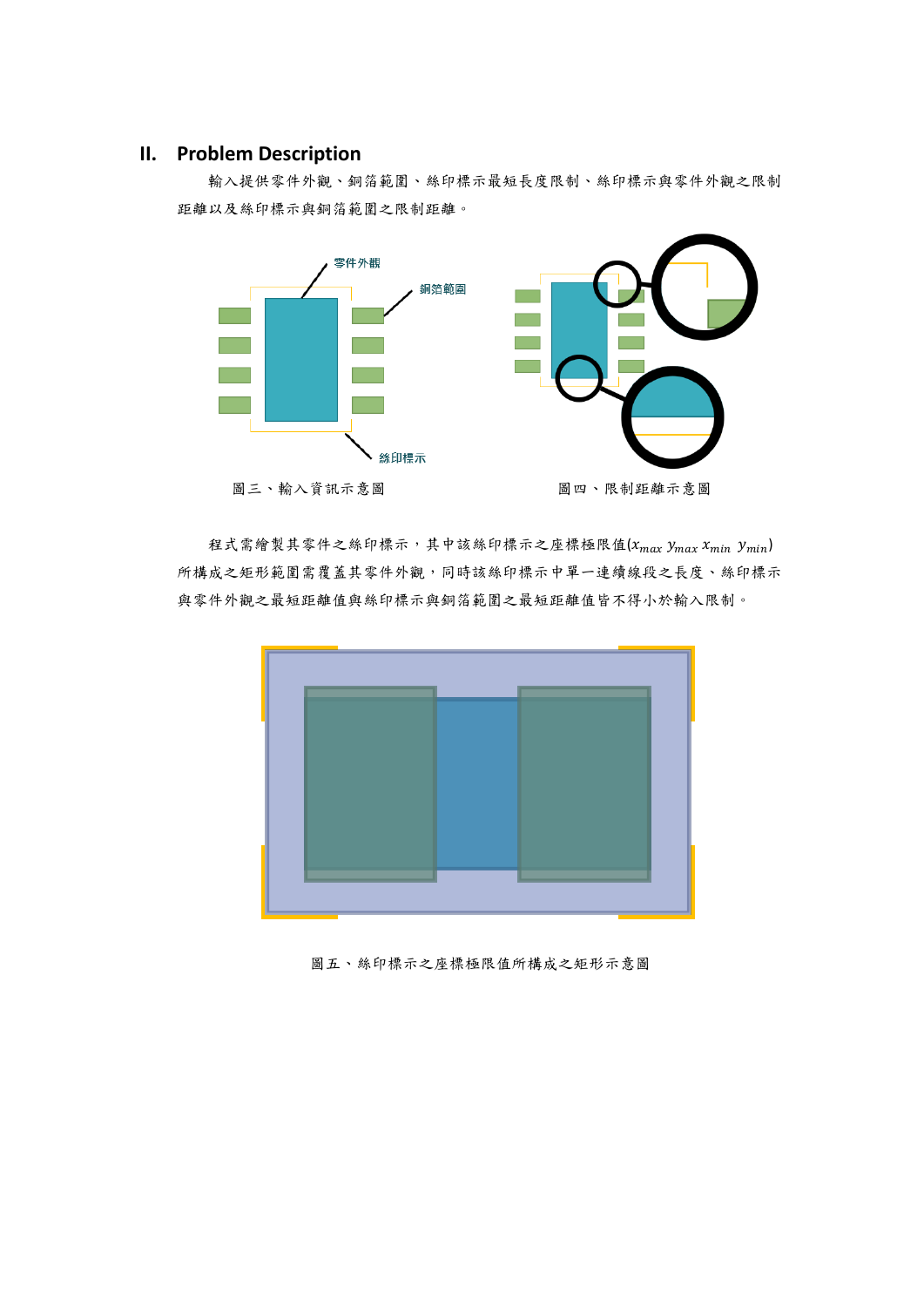# **Example of Input / Output Files**

## **Function I/O**

 題目資訊將儲存於 "Problem.txt" (參考路徑為程式執行檔所在之目錄位址) 程式需讀取該檔案並將結果輸出至 "Result.txt" 。 \*若 I/O 不符合要求時,不予評分

## ◆ **Format (txt file)**

# 資料標籤與其欄位定義

| assemblygap   | 絲印標示與零件外觀之限制距離                                |
|---------------|-----------------------------------------------|
| coppergap     | 絲印標示與銅箔範圍之限制距離                                |
| silkscreenlen | 絲印標示最短長度限制                                    |
| assembly      | 零件外觀資料標籤                                      |
| copper        | 銅箔範圍資料標籤                                      |
| silkscreen    | 絲印標示資料標籤                                      |
|               | *每一筆資料標籤即代表一連續線段資料                            |
|               | *下列以兩筆絲印標示連續線段資料為例                            |
|               | silkscreen                                    |
|               | line, 4.4538, 3.2233, 4.9438, 3.2233          |
|               | silkscreen                                    |
|               | line, 5.5838, 1.0231, 5.9053, 1.0231          |
|               | line, 5.9053, 1.0231, 6.1639, 1.2817          |
|               | line, 6.1639, 1.2817, 6.1639, 2.9647          |
|               | line, 6.1639, 2.9647, 5.9053, 3.2233          |
|               | line, 5.9053, 3.2233, 5.5838, 3.2233          |
|               | *若為連續線段則描述中起終點必須相連 (如下方標色所示)                  |
|               | silkscreen                                    |
|               | line, 5.5838, 1.0231, 5.9053, 1.0231          |
|               | line, 5.9053, 1.0231, 6.1639, 1.2817          |
|               | line, 6.1639, 1.2817, 6.1639, 2.9647          |
|               | line, 6.1639, 2.9647, 5.9053, 3.2233          |
|               | line, 5.9053, 3.2233, 5.5838, 3.2233          |
|               |                                               |
| line          | 線段起點(x),線段起點(y),線段終點(x),線段終點(y);              |
| arc           | 弧線起點(x),弧線起點(y),弧線終點(x),弧線終點(y),              |
|               | 弧線圓心(x),弧線圓心(y),弧線方向(d)                       |
| 註 1.          | 弧線方向(d)欄位包含兩種描述類型("CW"與"CCW")                 |
|               | 其描述意義分別為 CW(Clockwise)與 CCW(Counterclockwise) |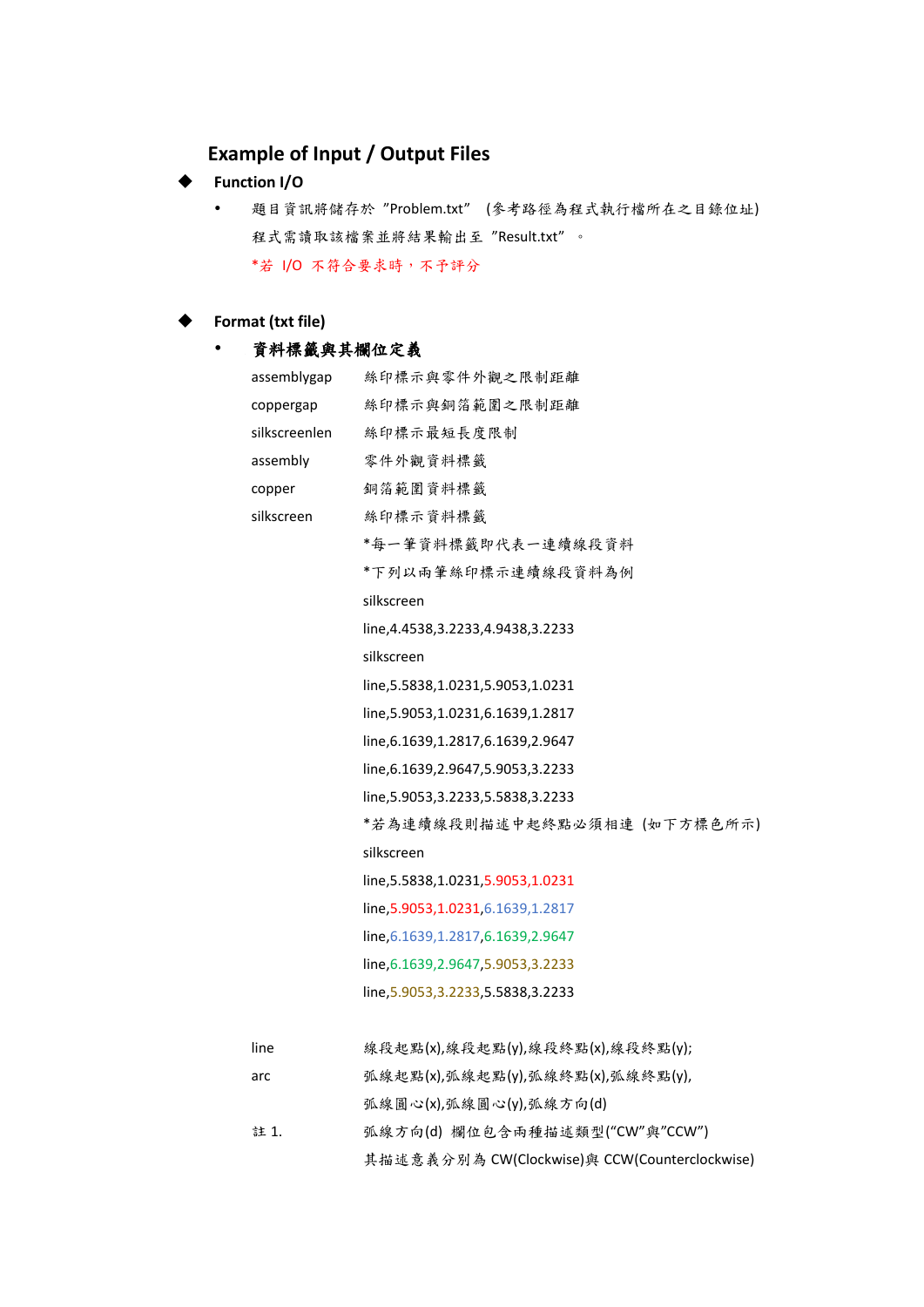- 資料標籤順序固定為
	- 1. assemblygap
	- 2. coppergap
	- 3. silkscreenlen
	- 4. assembly
	- 5. copper
	- 6. copper
	- … (other copper)

### **\***其中 **Input** 資料內容中必定為一個 **assembly** 與多個 **copper** 所構成

### ◆ **I/O Sample**

# **Input** assemblygap,1.0 coppergap,0.07 silkscreenlen,0.4 assembly line,1.2638,3.1232,5.8638,3.1232 line,5.8638,3.1232,6.0638,2.9232 line,6.0638,2.9232,6.0638,1.3232 line,6.0638,1.3232,5.8638,1.1232 line,5.8638,1.1232,1.2638,1.1232 line,1.2638,1.1232,1.0638,1.3232 line,1.0638,1.3232,1.0638,1.7732 arc,1.0638,1.7732,1.0638,2.4732,1.0638,2.1232,CCW line,1.0638,2.4732,1.0638,2.9232 line,1.0638,2.9232,1.2638,3.1232 copper line,1.7138,0.4232,2.0138,0.4232 arc,2.0138,0.4232,2.1138,0.5232,2.0138,0.5232,CCW line,2.1138,0.5232,2.1138,1.3232 arc,2.1138,1.3232,2.0138,1.4232,2.0138,1.3232,CCW line,2.0138,1.4232,1.7138,1.4232 arc,1.7138,1.4232,1.6138,1.3232,1.7138,1.3232,CCW line,1.6138,1.3232,1.6138,0.5232 arc,1.6138,0.5232,1.7138,0.4232,1.7138,0.5232,CCW copper line,5.1138,0.4232,5.4138,0.4232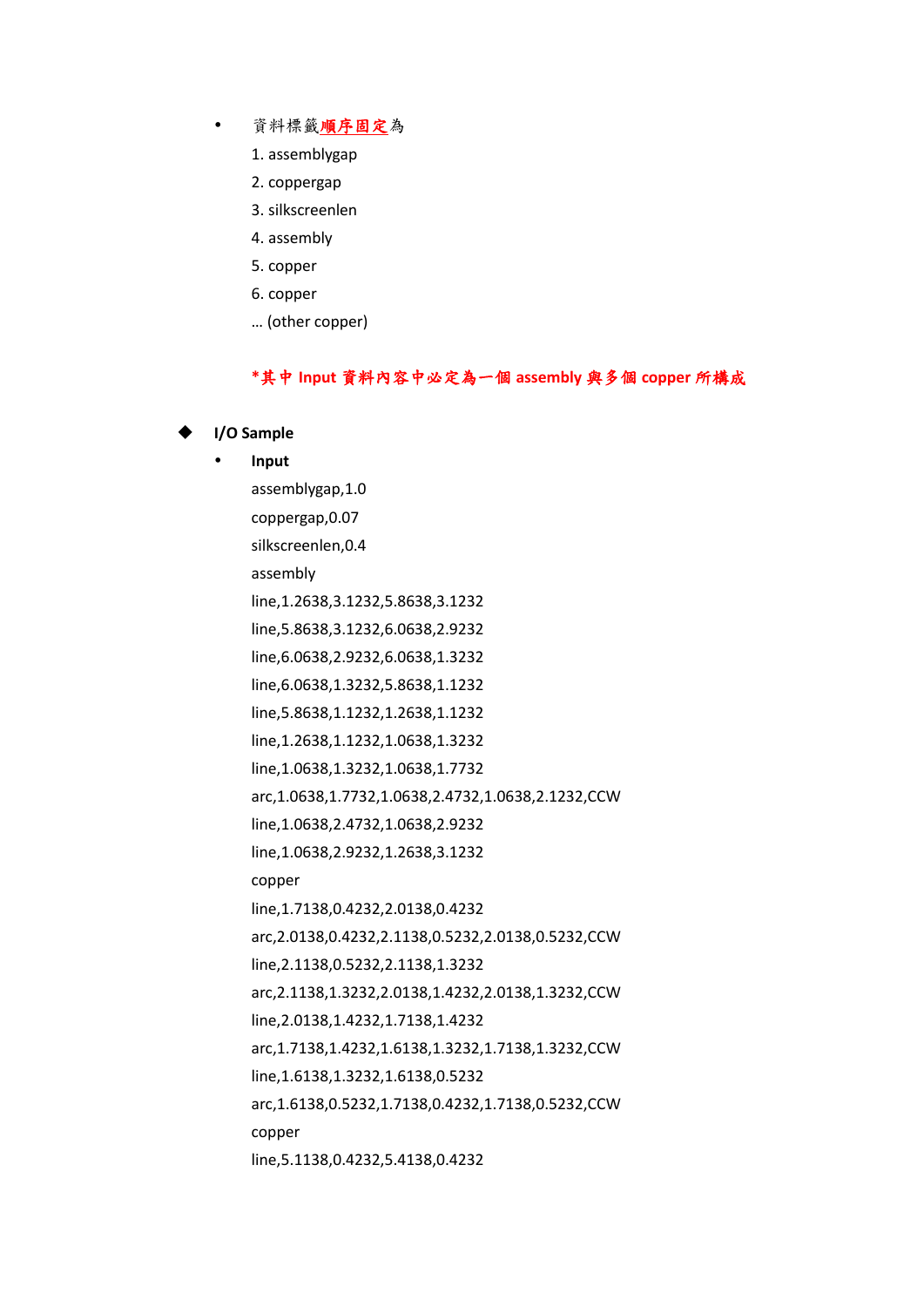arc,5.4138,0.4232,5.5138,0.5232,5.4138,0.5232,CCW line,5.5138,0.5232,5.5138,1.3232 arc,5.5138,1.3232,5.4138,1.4232,5.4138,1.3232,CCW line,5.4138,1.4232,5.1138,1.4232 arc,5.1138,1.4232,5.0138,1.3232,5.1138,1.3232,CCW line,5.0138,1.3232,5.0138,0.5232 arc,5.0138,0.5232,5.1138,0.4232,5.1138,0.5232,CCW copper line,2.8438,0.4232,3.1438,0.4232 arc,3.1438,0.4232,3.2438,0.5232,3.1438,0.5232,CCW line,3.2438,0.5232,3.2438,1.3232 arc,3.2438,1.3232,3.1438,1.4232,3.1438,1.3232,CCW line,3.1438,1.4232,2.8438,1.4232 arc,2.8438,1.4232,2.7438,1.3232,2.8438,1.3232,CCW line,2.7438,1.3232,2.7438,0.5232 arc,2.7438,0.5232,2.8438,0.4232,2.8438,0.5232,CCW copper line,3.9838,0.4232,4.2838,0.4232 arc,4.2838,0.4232,4.3838,0.5232,4.2838,0.5232,CCW line,4.3838,0.5232,4.3838,1.3232 arc,4.3838,1.3232,4.2838,1.4232,4.2838,1.3232,CCW line,4.2838,1.4232,3.9838,1.4232 arc,3.9838,1.4232,3.8838,1.3232,3.9838,1.3232,CCW line,3.8838,1.3232,3.8838,0.5232 arc,3.8838,0.5232,3.9838,0.4232,3.9838,0.5232,CCW copper line,3.9838,2.8232,4.2838,2.8232 arc,4.2838,2.8232,4.3838,2.9232,4.2838,2.9232,CCW line,4.3838,2.9232,4.3838,3.7232 arc,4.3838,3.7232,4.2838,3.8232,4.2838,3.7232,CCW line,4.2838,3.8232,3.9838,3.8232 arc,3.9838,3.8232,3.8838,3.7232,3.9838,3.7232,CCW line,3.8838,3.7232,3.8838,2.9232 arc,3.8838,2.9232,3.9838,2.8232,3.9838,2.9232,CCW copper line,5.1138,2.8232,5.4138,2.8232 arc,5.4138,2.8232,5.5138,2.9232,5.4138,2.9232,CCW line,5.5138,2.9232,5.5138,3.7232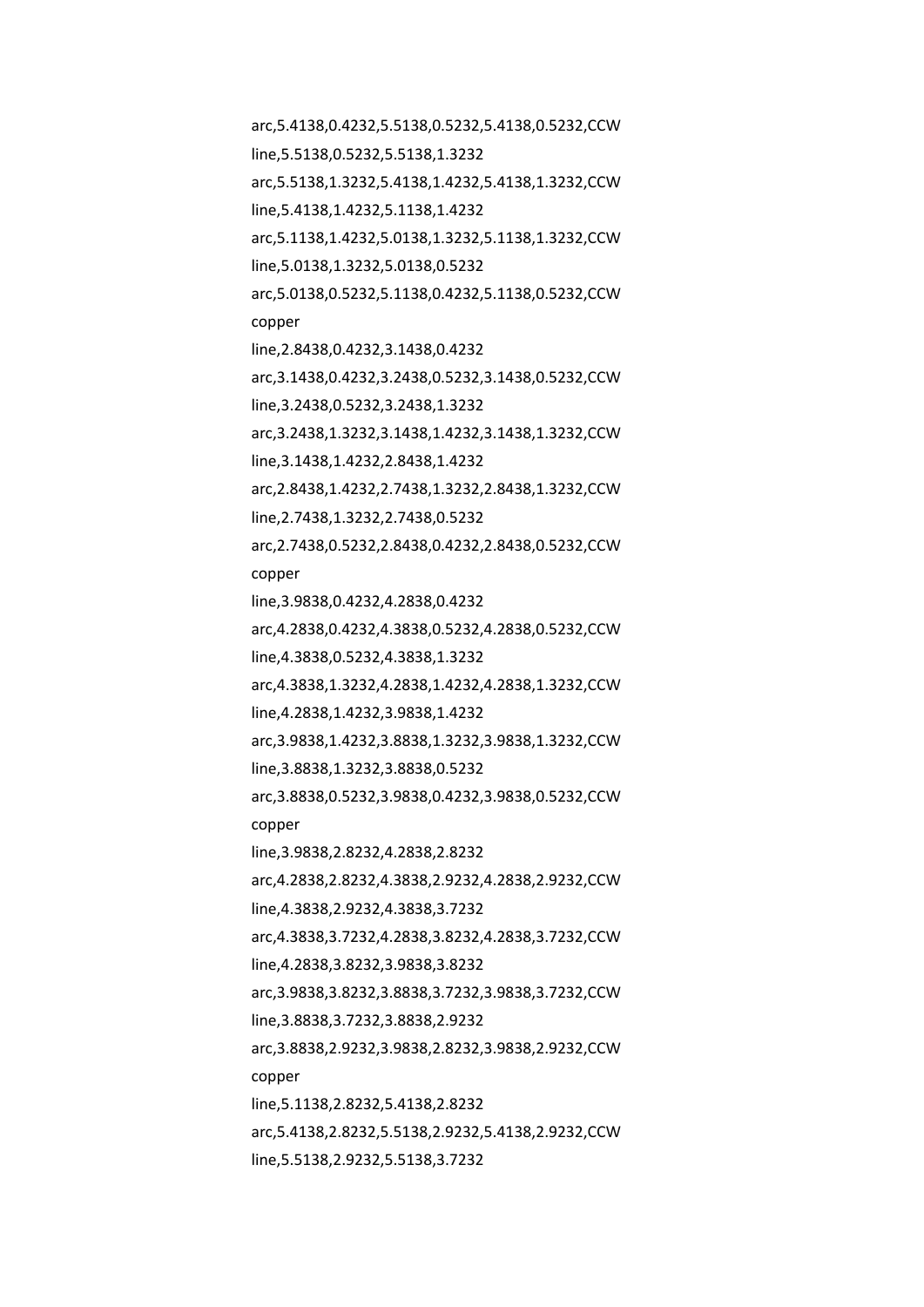arc,5.5138,3.7232,5.4138,3.8232,5.4138,3.7232,CCW line,5.4138,3.8232,5.1138,3.8232 arc,5.1138,3.8232,5.0138,3.7232,5.1138,3.7232,CCW line,5.0138,3.7232,5.0138,2.9232 arc,5.0138,2.9232,5.1138,2.8232,5.1138,2.9232,CCW copper line,2.8438,2.8232,3.1438,2.8232 arc,3.1438,2.8232,3.2438,2.9232,3.1438,2.9232,CCW line,3.2438,2.9232,3.2438,3.7232 arc,3.2438,3.7232,3.1438,3.8232,3.1438,3.7232,CCW line,3.1438,3.8232,2.8438,3.8232 arc,2.8438,3.8232,2.7438,3.7232,2.8438,3.7232,CCW line,2.7438,3.7232,2.7438,2.9232 arc,2.7438,2.9232,2.8438,2.8232,2.8438,2.9232,CCW copper line,1.7138,2.8232,2.0138,2.8232 arc,2.0138,2.8232,2.1138,2.9232,2.0138,2.9232,CCW line,2.1138,2.9232,2.1138,3.7232 arc,2.1138,3.7232,2.0138,3.8232,2.0138,3.7232,CCW line,2.0138,3.8232,1.7138,3.8232 arc,1.7138,3.8232,1.6138,3.7232,1.7138,3.7232,CCW line,1.6138,3.7232,1.6138,2.9232 arc,1.6138,2.9232,1.7138,2.8232,1.7138,2.9232,CCW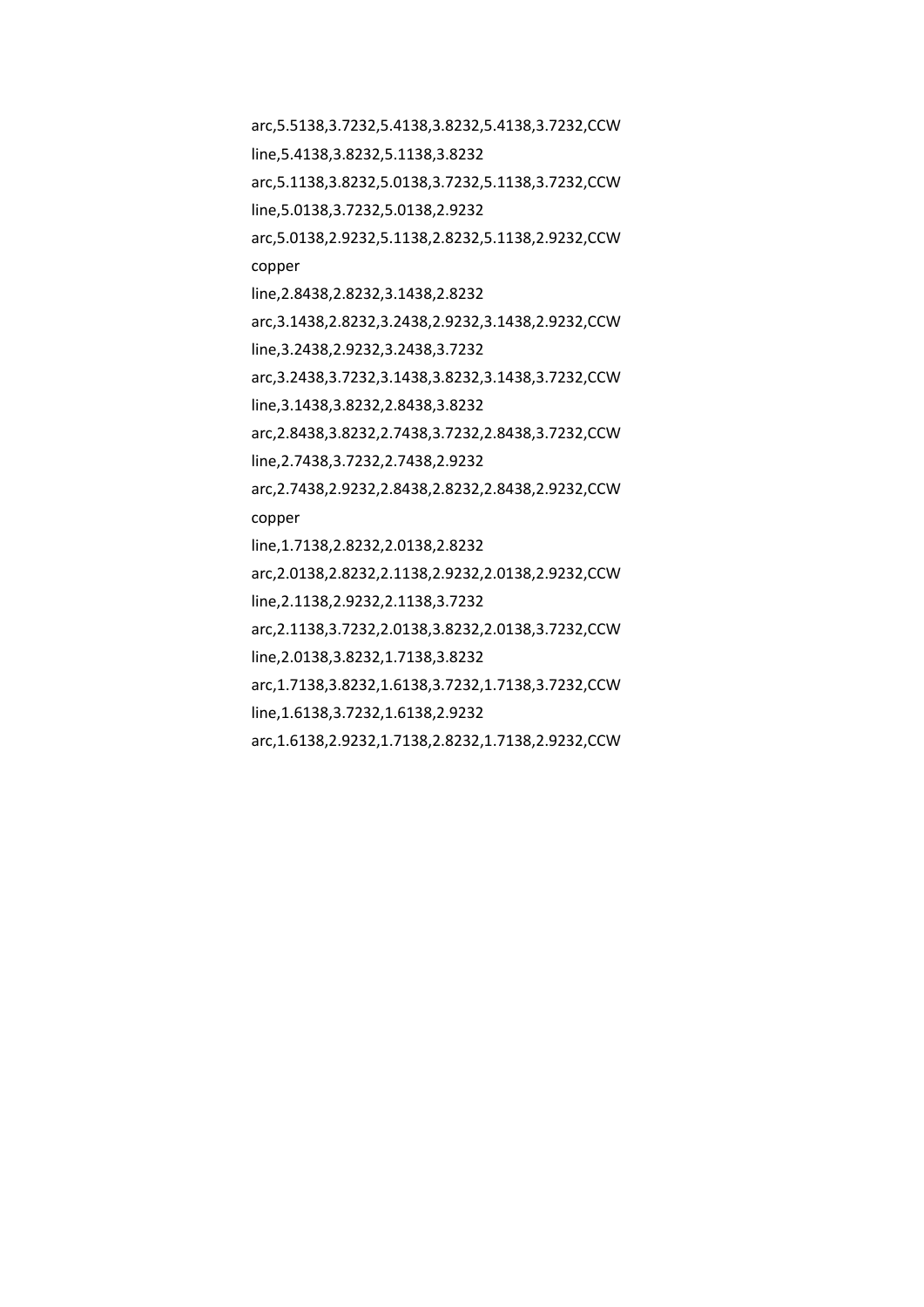### **Output**

silkscreen line,4.9438,1.0231,4.4538,1.0231 silkscreen line,3.8138,1.0231,3.3138,1.0231 silkscreen line,2.6738,1.0231,2.1838,1.0231 silkscreen line,1.5438,1.0231,1.2223,1.0231 line,1.2223,1.0231,0.9637,1.2817 line,0.9637,1.2817,0.9637,1.8942 arc,0.9637,1.8942,1.0638,1.8733,1.0637,2.1232,CCW arc,1.0638,1.8733,1.0638,2.3731,1.0638,2.1232,CCW arc,1.0638,2.3731,0.9637,2.3522,1.0637,2.1232,CCW line,0.9637,2.3522,0.9637,2.9647 line,0.9637,2.9647,1.2223,3.2233 line,1.2223,3.2233,1.5438,3.2233 silkscreen line,2.1838,3.2233,2.6738,3.2233 silkscreen line,3.3138,3.2233,3.8138,3.2233 silkscreen line,4.4538,3.2233,4.9438,3.2233 silkscreen line,5.5838,1.0231,5.9053,1.0231 line,5.9053,1.0231,6.1639,1.2817 line,6.1639,1.2817,6.1639,2.9647 line,6.1639,2.9647,5.9053,3.2233 line,5.9053,3.2233,5.5838,3.2233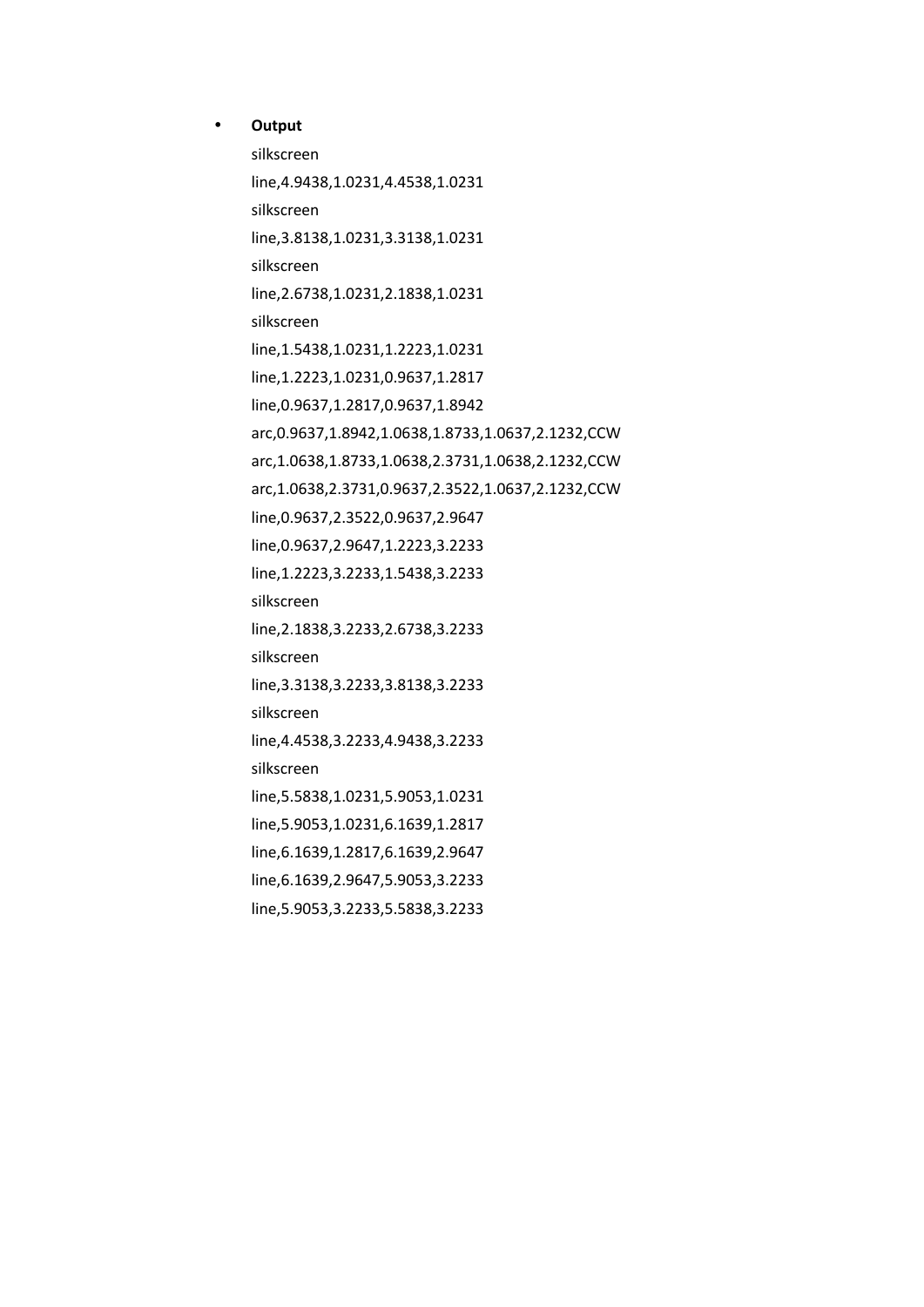#### **Reference Diagram**



- ◆ **Note**
	- 所有資料之數值精確度為小數點後四位為有效(即 1.1234)。 若超出四位則自動以四捨五入之結果計算。(Ex. 1.12345 -> 1.1235)
	- 檔案格式與編碼請參考 Public case 檔案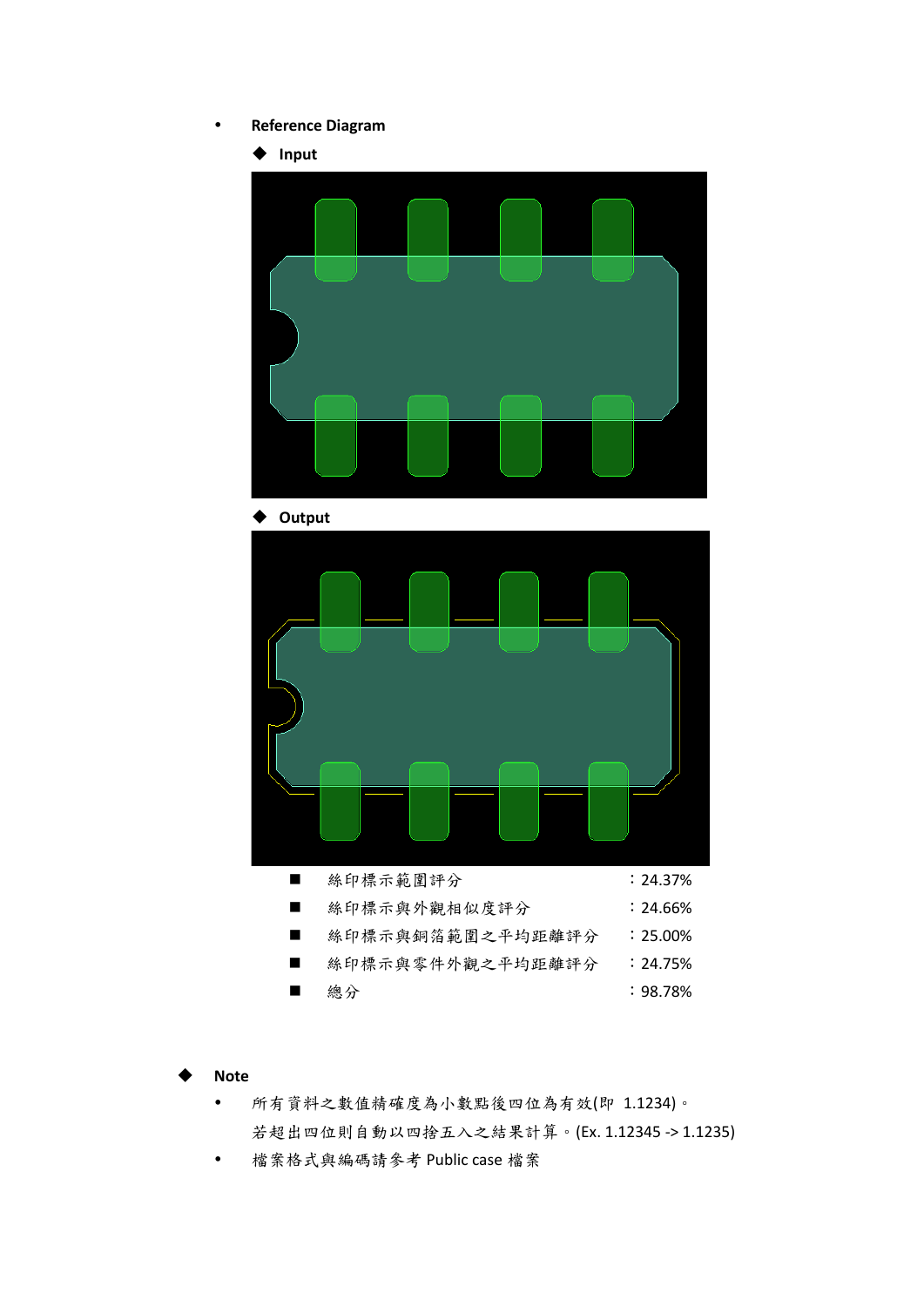## **III. Platform**

- ◆ **OS : Linux**
- ◆ **Compiler : gcc / g++**
- ◆ **Note**
	- 允許參賽者使用任何免費且公開之函式庫(Ex. CGAL, boost ...),但參賽 者需完成套件部屬(安裝/附件),為保證公平性競賽評估時一律皆以直接 執行程式之結果為主。

## **IV. Testcases**

- ◆ **3 Public cases**
- ◆ **3 Hidden cases**
- **V. Evaluation**

## ◆ 符合問題基本要求,若無法符合以 **0** 分計算

- ➢ 絲印標示所構成矩形範圍需完整覆蓋外觀。
- ➢ 所有絲印標示中單一連續線段之長度皆大於等於絲印標示最短長度限制。
- ➢ 所有絲印標示與零件外觀之最短距離皆大於等於絲印標示與零件外觀之限制距離。
- ➢ 所有絲印標示與銅箔範圍之最短距離皆大於等於絲印標示與銅箔範圍之限制距離。
- ➢ 單一資料標籤下所有的 Line/Arc 資料之起終點必須相連
- ➢ 需在 300 秒內完成執行完畢。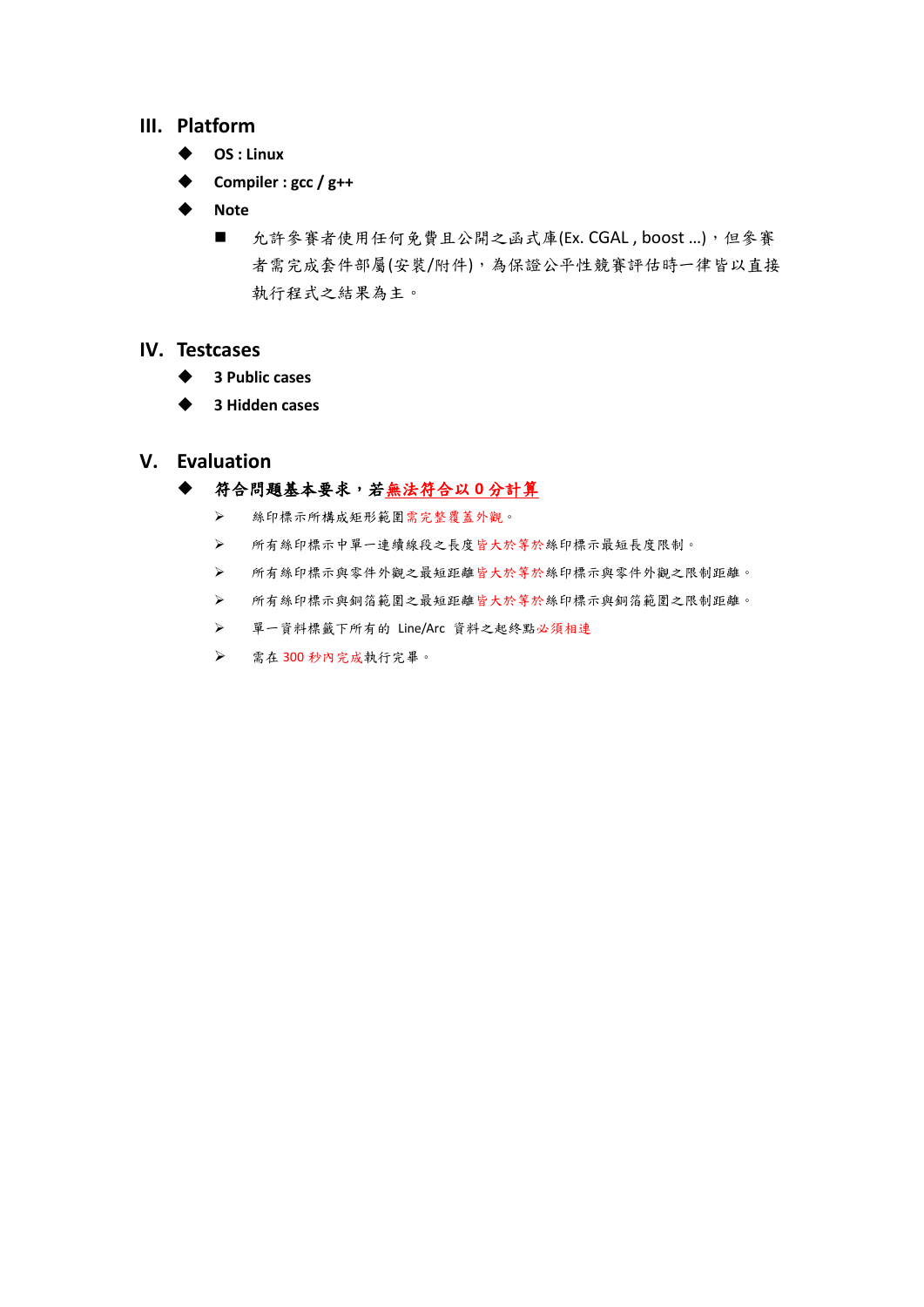◆ 計分方法

#### 絲印標示範圍評分 **( 25% )**

Score = 
$$
\left(2 - \frac{\&中ٔt.不之座,t.}{\text{10.1}\%} \times \frac{\&bf\# \times \&m\# \times \&m\# \times \&m\# \times \&m\# \times \&m\# \times \&m\# \times \&m\# \times \&m\# \times \&m\# \times \&m\# \times \&m\# \times \&m\# \times \&m\# \times \&m\# \times \&m\# \times \&m\# \times \&m\# \times \&m\# \times \&m\# \times \&m\# \times \&m\# \times \&m\# \times \&m\# \times \&m\# \times \&m\# \times \&m\# \times \&m\# \times \&m\# \times \&m\# \times \&m\# \times \&m\# \times \&m\# \times \&m\# \times \&m\# \times \&m\# \times \&m\# \times \&m\# \times \&m\# \times \&m\# \times \&m\# \times \&m\# \times \&m\# \times \&m\# \times \&m\# \times \&m\# \times \&m\# \times \&m\# \times \&m\# \times \&m\# \times \&m\# \times \&m\# \times \&m\# \times \&m\# \times \&m\# \times \&m\# \times \&m\# \times \&m\# \times \&m\# \times \&m\# \times \&m\# \times \&m\# \times \&m\# \times \&m\# \times \&m\# \times \&m\# \times \&m\# \times \&m\# \times \&m\# \times \&m\# \times \&m\# \times \&m\# \times \&m\# \times \&m\# \times \&m\# \times \&m\# \times \&m\# \times \&m\# \times \&m\# \times \&m\# \times \&
$$

- \* 若評分小於 0 時則以 0 計算
- \* 下列為向外等比拓展之情境示意圖以便參賽者理解該方法在多邊形不同的特徵中所造成的影響



圖六、零件外觀向外等比拓展 Y 之面積範圍示意圖 (a & b)

### 絲印標示與外觀相似度評分 **( 25% )**

Score = (2 − 絲印標示總長 零件外觀向外等比拓展 <sup>Y</sup> 之圖形周長 ) <sup>×</sup> 15% <sup>+</sup> (1 <sup>−</sup> Line 數量差 + Arc 數量差 零件外觀線段數量 <sup>+</sup> 銅箔數量 ) <sup>×</sup> 10%

- \* 零件外觀向外拓展 Y 之圖形周長,請參考示意圖(圖六)
- \* Line 數量差 = |外觀 Line 數量−絲印標示 Line 數量|
- \* Arc 數量差 = |外觀 Arc 數量−絲印標示 Arc 數量|
- \* 若評分小於 0 時則以 0 計算



圖七、Line/Arc 數量差之計算示意圖